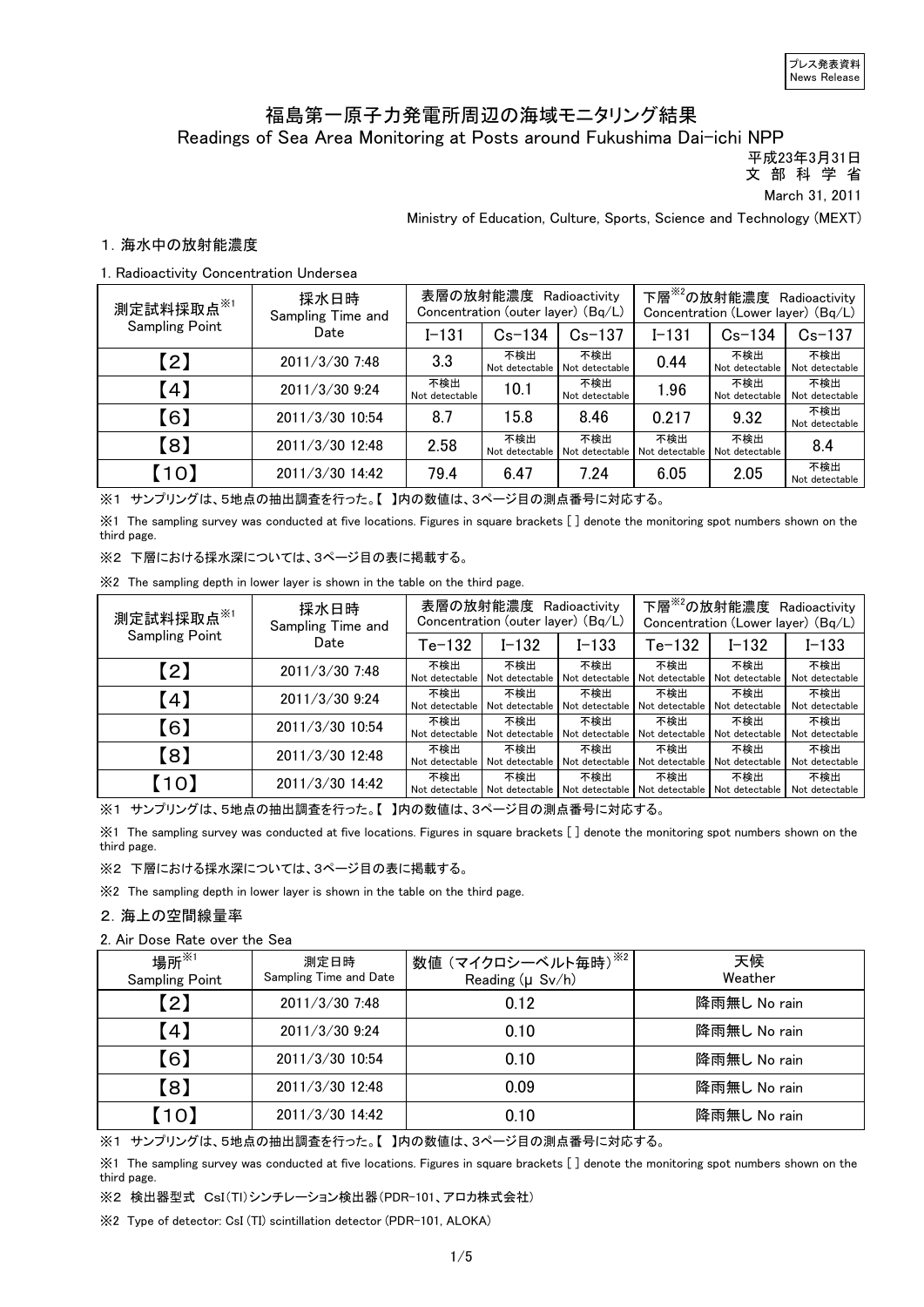### 3.海上の塵中の放射能濃度

|  |  |  |  |  |  | 3. Reading of Radioactivity Concentration in Dust over the Sea |  |  |  |  |  |
|--|--|--|--|--|--|----------------------------------------------------------------|--|--|--|--|--|
|--|--|--|--|--|--|----------------------------------------------------------------|--|--|--|--|--|

| 測定試料採取点※1             | 採取日時                      | 放射能濃度 Radioactivity Concentration (Bq/m <sup>3</sup> ) |            |                                       |  |  |
|-----------------------|---------------------------|--------------------------------------------------------|------------|---------------------------------------|--|--|
| <b>Sampling Point</b> | Sampling Time and<br>Date | $I - 131$                                              | $Cs - 134$ | $Cs - 137$                            |  |  |
| $\lceil 2 \rceil$     | 2011/3/30 7:48            | 0.445                                                  | 1.10       | 不検出 Not detectable                    |  |  |
| (4)                   | 2011/3/30 9:24            | 0.908                                                  | 2.44       | 0.500                                 |  |  |
| 【6】                   | 2011/3/30 10:54           | 0.179                                                  | 0.886      | 不検出 Not detectable                    |  |  |
| [8]                   | 2011/3/30 12:48           | 0.156                                                  | 0.693      | 不検出 Not detectable                    |  |  |
| (10)                  | 2011/3/30 14:42           | 0.0968                                                 |            | 不検出 Not detectable 不検出 Not detectable |  |  |

※1 サンプリングは、5地点の抽出調査を行った。【 】内の数値は、3ページ目の測点番号に対応する。

※1 The sampling survey was conducted at five locations. Figures in square brackets [ ] denote the monitoring spot numbers shown on the third page.

| 測定試料採取点※1             | 採取日時                      | 放射能濃度 Radioactivity Concentration (Bq/m <sup>3</sup> ) |           |                                                          |  |  |  |
|-----------------------|---------------------------|--------------------------------------------------------|-----------|----------------------------------------------------------|--|--|--|
| <b>Sampling Point</b> | Sampling Time and<br>Date | $Te-132$                                               | $I - 132$ | $I - 133$                                                |  |  |  |
| $\left[2\right]$      | 2011/3/30 7:48            | 0.564                                                  |           | 不検出 Not detectable 不検出 Not detectable                    |  |  |  |
| (4)                   | 2011/3/30 9:24            |                                                        |           | 不検出 Not detectable 不検出 Not detectable 不検出 Not detectable |  |  |  |
| [6]                   | 2011/3/30 10:54           |                                                        |           | 不検出 Not detectable 不検出 Not detectable 不検出 Not detectable |  |  |  |
| [8]                   | 2011/3/30 12:48           |                                                        |           | 不検出 Not detectable 不検出 Not detectable 不検出 Not detectable |  |  |  |
| [10]                  | 2011/3/30 14:42           |                                                        |           | 不検出 Not detectable 不検出 Not detectable 不検出 Not detectable |  |  |  |

※1 サンプリングは、5地点の抽出調査を行った。【 】内の数値は、3ページ目の測点番号に対応する。

※1 The sampling survey was conducted at five locations. Figures in square brackets [ ] denote the monitoring spot numbers shown on the third page.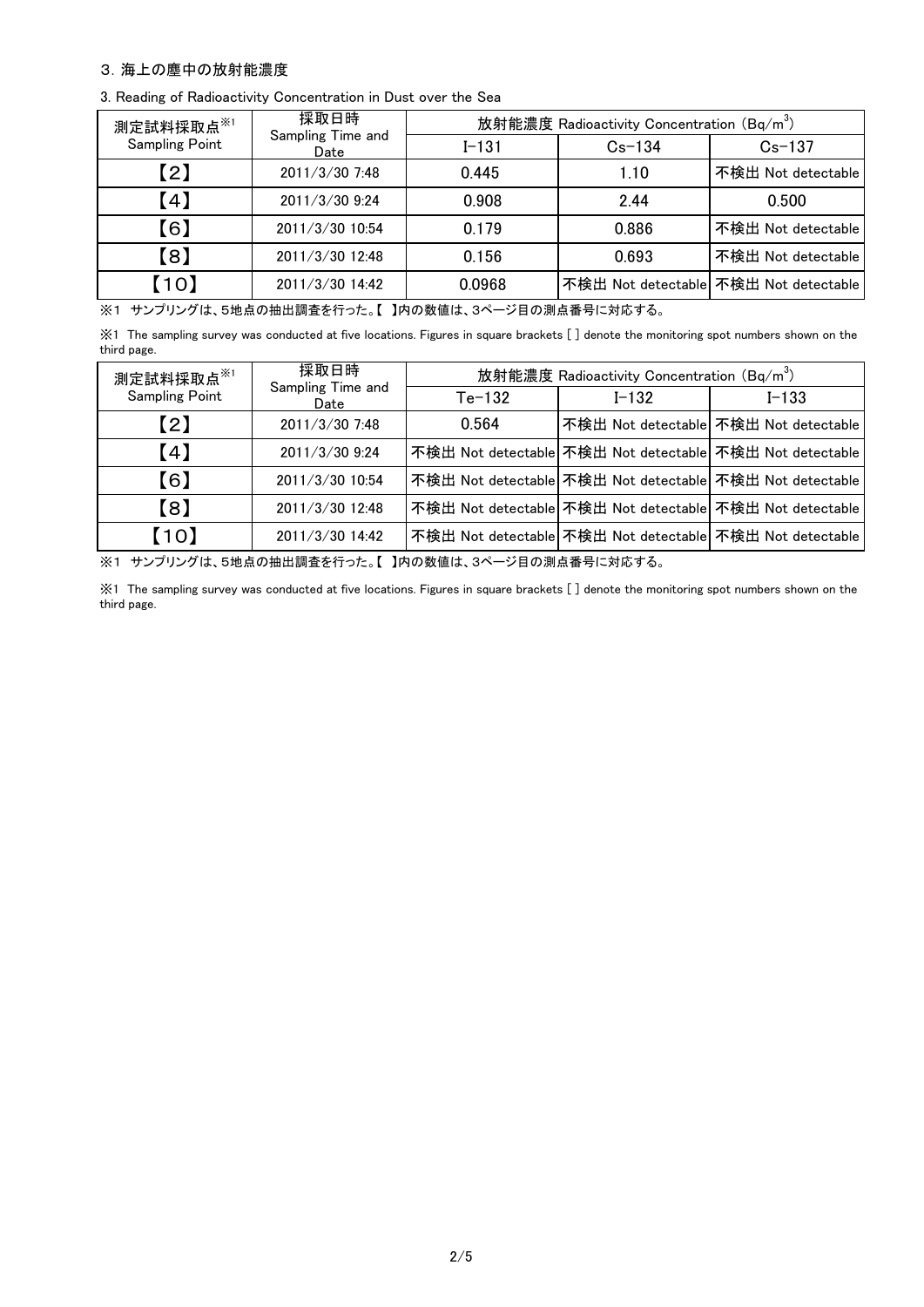各測定点の位置は次のとおり

| Each sampling point is indicated below |  |
|----------------------------------------|--|
|----------------------------------------|--|

| 測点番号 Sampling Point | 緯度, 経度 Latitude, Longitude | 下層の採水深<br>Sampling depth in lower layer |
|---------------------|----------------------------|-----------------------------------------|
| $\left[2\right]$    | 37° 35' N, 141° 24' E      | 121 m                                   |
| (4)                 | 37° 23' N, 141° 24' E      | 127 <sub>m</sub>                        |
| [6]                 | 37° 12' N, 141° 24' E      | 141 m                                   |
| 【8】                 | 37° 00' N, 141° 24' E      | 171 $m$                                 |
| [10]                | 37° 00' N, 141° 05' E      | 83 <sub>m</sub>                         |



上記測定点の海水温及び塩分濃度については、独立行政法人 海洋研究開発機構の 下記Webにて公開している。

http://www.godac.jamstec.go.jp/monitoringdata/

The readings of temperatures and salinity levels of seawater at the measurement points are put on the websites of JAMSTEC below. http://www.godac.jamstec.go.jp/monitoringdata/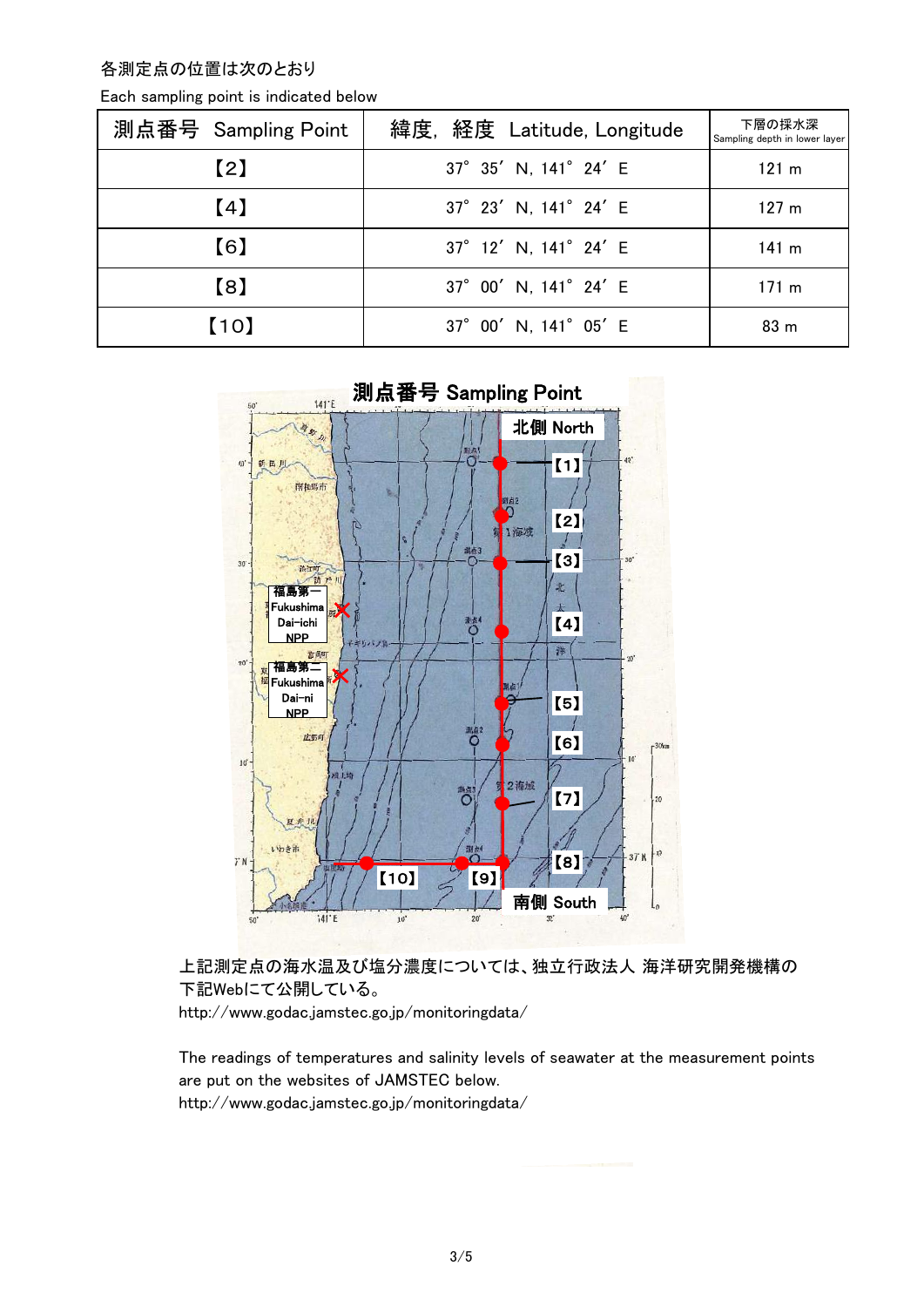

海上の塵中の放射能濃度 Radioactivity Concentration in Dust over the Sea